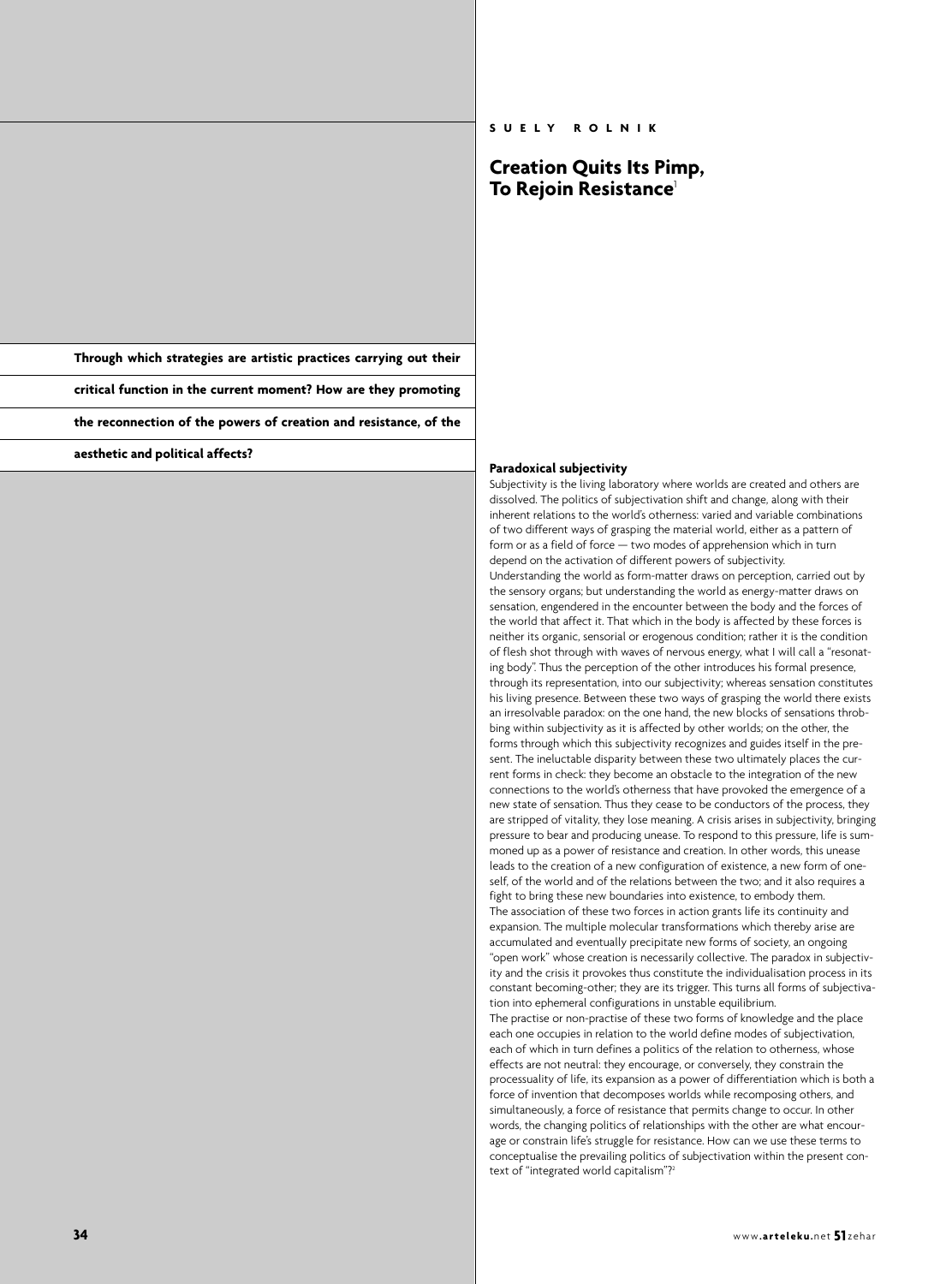

*Image from the workshop "la\_multitud\_conectada" (The Connected Crowd) part of Reunión 03 which took place at the International University of Andalucía (La Rábida) from September 1-5, 2003.*

### **Kidnapped invention**

Some contemporary writers, especially those close to Toni Negri, claim that from the 1970s or 1980s onward, capitalism has turned the force of invention into its primary source of value, the driving force of the economy itself. How should we view this phenomenon from the viewpoint of the politics of subjectivation underlying it?

Two aspects stand out here, and clash: on the one hand, the knowledge of the world as energy-matter tends to be discredited, and as a result, deactivated; on the other, the paradoxical link between the virtual blocks of sensations and the current forms of life is brutally intensified, thereby intensifying the tension and the mobilisation of the creative force that this dissonance provokes. There are many reasons for the intensification of this dissonance. To take just two of the most obvious, let us first look at the fact that the globalised urban existence introduced with capitalism implies that the worlds to which subjectivity is exposed at any point on the globe are increasingly multiplied and vary at an increasingly dizzying speed: in other words, subjectivity is continuously affected by a whirlwind of forces of all kinds. Second is the way that the need to constantly create new market spheres  $\overline{E}$  an inherent necessity of capitalist logic — means that new forms of life have to be produced to give them a subjective consistency while others are swept off the stage, along with entire deactivated sectors of the economy. The combination of these two factors shortens the shelf-life of the forms in use, which become obsolete even before there has been enough time to absorb them. What is more, this combination also imposes the obligation of reformatting oneself rapidly, even before there is time to really feel the sensation to which the change gives rise. One lives in a constant state of tension, on the verge of exasperation; and the result is that the force of invention is invoked very frequently.

To aggravate the situation, this entire process occurs in a subjectivity blind to the world's forces of otherness, dissociated from the resonating body and, consequently, left without access to the new blocks of sensations that summon up its power of invention; left without the bodily compass that orients the creation of territories, so that they can operate as the existential actualisation of those sensations. A wellspring of inventive force is released, without any possibility to appropriate it and to build singular worlds in consonance with what the life process requires. This wellspring of "free" invention power is

what contemporary capitalism has discovered as a virgin resource, an untapped vein of value to be exploited; a phenomenon which Toni Negri and his collaborators can be credited with discerning and describing.

In order to extract maximum profitability from this invention power, capitalism pushes it even further than it would be by its own internal logic, but only to make an ever more perverse use of it: like a pimp, it exploits the force of invention at the service of an accumulation of surplus value, taking advantage of it and thus reiterating its alienation with respect to the life process that engendered it — an alienation that separates it from the force of resistance. On the one hand you have turbo-charged inventive power freed of its relation to resistance, and on the other, a tension aggravated by an experience of the world's otherness disassociated from its grasp as energy-matter by the resonating body. This is what defines capitalism's mode of subjectivation in the present. Accelerated and liberated of its association with resistance, the power of invention is captured by capital to serve in creating template-territories that configure the right types of subjectivity for each new sphere that is invented. These are homogenised territories of existence whose very formation is organised by the principle of the production of surplus value, which overlays and overcodes the entire process. Easy-to-assimilate "ready-to-wear identities" are accompanied by a powerful marketing operation concocted and distributed by the media, so as to make us believe that identifying with these idiotic images and consuming them is the only way to succeed in reconfiguring a territory, and even more, that this is the only channel by which one can belong to the sought-after territory of a "luxury subjectivity". And that is no trivial matter, for outside such a territory one runs the risk of social death, by exclusion, humiliation, destitution, or even the risk of literally dying — the risk of falling into the sewer of the "trash subjectivities", with their horror scenarios made up of war, slums, drug traffic, kidnapping, hospital queues, undernourished children, the homeless, the landless, the shirtless, the paperless, the people who can only be less, an ever-expanding territory. If trash subjectivity continuously experiences the distressing humiliation of an existence without value, luxury subjectivity for its part continuously experiences the threat of falling outside, into the sewer-territory, a fall which may be irreversible. The prospect terrifies it and leaves it agitated and anxious, desperately seeking recognition.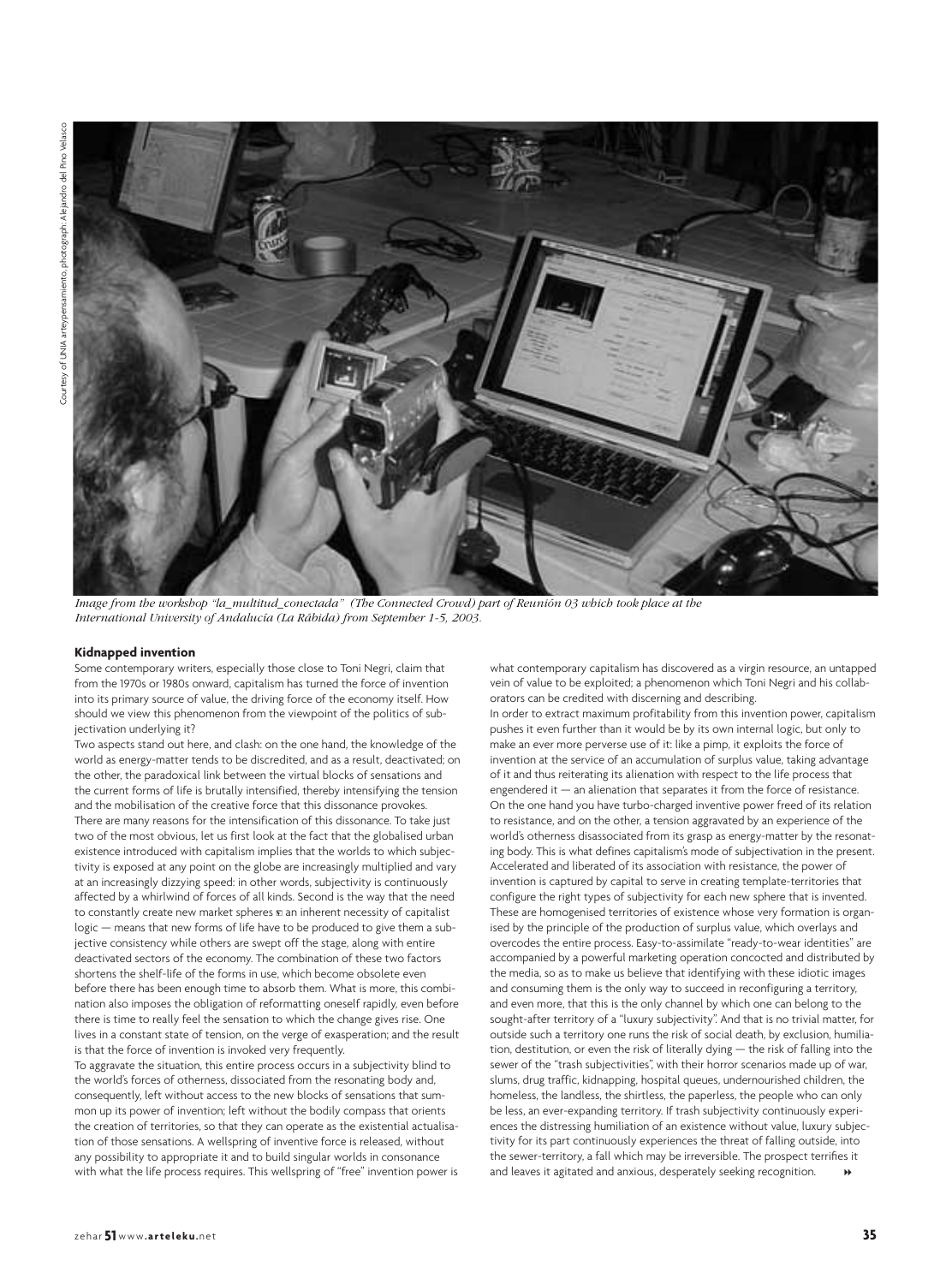

*Mauricio Dias & Walter Riedweg "Mera Vista Point" 2002*

If art and life are still divided, it's no longer because of the deactivation of creation in the broad sweep of social life and its confinement to the artistic ghetto.

 $\rightarrow$  The process is completed when capitalism takes advantage of the heightened tension in order to create an environment that is ripe for pressing advances by the media, selling its promises of pacification backed up by the instantaneous reconfiguration that the consumption of the commodified template-territories is supposed to provide. An operation that injects into the weakened subjectivity increasingly large doses of hope that the tension can be alleviated, and keeps it alienated from the forces of the world that are demanding to get through.

In the vertigo of this constantly accelerating process, there are fewer and fewer opportunities to get to know the living reality of the world as energy-matter (to "know" in the sense of leaving oneself vulnerable to its resonance); there are fewer and fewer opportunities to escape to this dissociation. It is impossible not to surrender to the constant onslaught of the stimuli; otherwise one will cease to exist and fall into the pit of the trash-subjectivities. Fear has now taken the stage. However, as those close to Negri also tell us, if contemporary capitalism has stimulated invention power in order to live off it like a pimp, at the same time the mobilisation of that force throughout all of social life has created the conditions for a vital force of resistance, a power of variation that is probably without equal in any other period of Western history. Here is the root of a constitutive ambiguity of capitalism, its Achilles' heel. Through the breach of that vulnerability, other scenarios are building momentum, governed by other principles.

What are the strategies of subjectivation that unblock the access to the resonating body, reconnect the power of creation to the power of resistance, and free it of its pimp? To answer that question we need to place ourselves in an area where politics and art are intertwined, where the resistant force of politics and the creative forces of art mutually affect each other, blurring the frontiers between them. I propose we try placing ourselves in that hybrid zone on the side of art contaminated by its proximity to politics in order to try to discern strategies of this kind.

### **The politics of creation: artistic practices in the present**

If we reflect that artistic practice consists in actualising sensations, in making them visible and speakable, in producing cartographies of meaning; and further, if we reflect that sensation is the living presence in the body of the forces of the world's otherness seeking their passage, shattering the current forms of existence, then we can assert that actualising these forces means "socialising the sensations"3 , communicating to a group the new compositions of forces that affect it and make it drift toward new configurations.

To say that the power of invention is not only mobilised, but actively celebrated and intensified throughout the entire social field means that the exercise of creation is no longer confined to as a specific sphere of human activity. This situation brings new problems for art and demands new strategies. Through which strategies are artistic practices carrying out their critical function in the current moment? How are they promoting the reconnection of the powers of creation and resistance, of the aesthetic and political affects? To simply remain in the ghetto of "art" as the separate sphere to which the power of creation was confined in the earlier regime is to run the risk of keeping it dissociated from the power of resistance, and limiting it to being a source of value, off which its pimp, capital, can make an easy living. It is the risk of being reduced, as an artist, to the function of a supplier of hard drugs in the form of ready-made identities, completely outfitted with their glamour-drenched cartographies of meaning, to be pushed by dealers on the growthmarket of subjectivities suffering the syndrome of abstinence from sense, and even from their own silhouettes. Taken to the limit, this position results in the cynicism of certain artists whose creation is oriented by the desire to belong to this glamorised scene, and who offer themselves voluptuously for exploitation by the pimp.